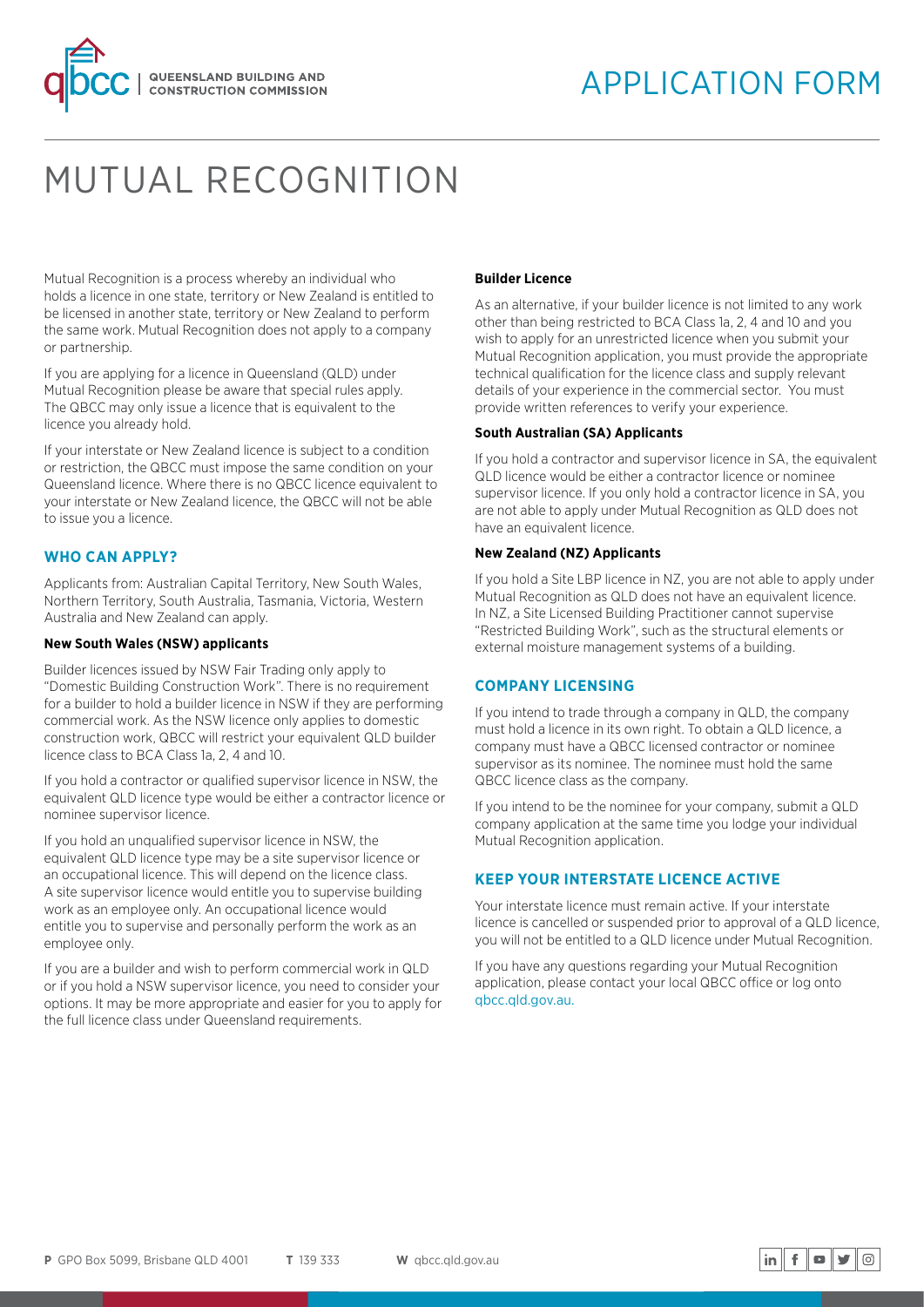

#### PLEASE NOTE:

For individuals who hold a current licence in another Australian state, territory or New Zealand. You are not able to apply for a licence if you are not a citizen, permanent resident or do not have a current Australian work visa.

#### PRIVACY NOTICE:

The QBCC is collecting information on this form to determine whether you are entitled to a licence. This is authorised by the *Queensland Building and Construction Commission Act 1991* (QBCC Act). Some of this information will be included in the licensee register. You may receive information from us for educational purposes in accordance with the QBCC Act. Please refer to the Privacy Policy on our website for full use and disclosure details. All information held by the QBCC may be subject to application for access under the *Right to Information Act 2009* (RTI Act).

#### COMPLETING THIS FORM

- Use BLACK pen only
- Print clearly in BLOCK LETTERS
- DO NOT use correction fluid any amendment should be crossed out and initialled

## RETURN YOUR COMPLETED FORM AND ALL DOCUMENTS BY:

Post: GPO Box 5099 Brisbane QLD 4001. In person: QBCC service centres are listed on our website qbcc.qld.gov.au.



| <b>OFFICE</b> | CRN:           | Licence no:           | Container: |  |
|---------------|----------------|-----------------------|------------|--|
| <b>USE</b>    | Receipt<br>no: | Receipt<br>amount: \$ |            |  |
| <b>ONLY</b>   | Assignee:      | Received by:          |            |  |

# **LICENCE APPLICATION FORM MUTUAL RECOGNITION**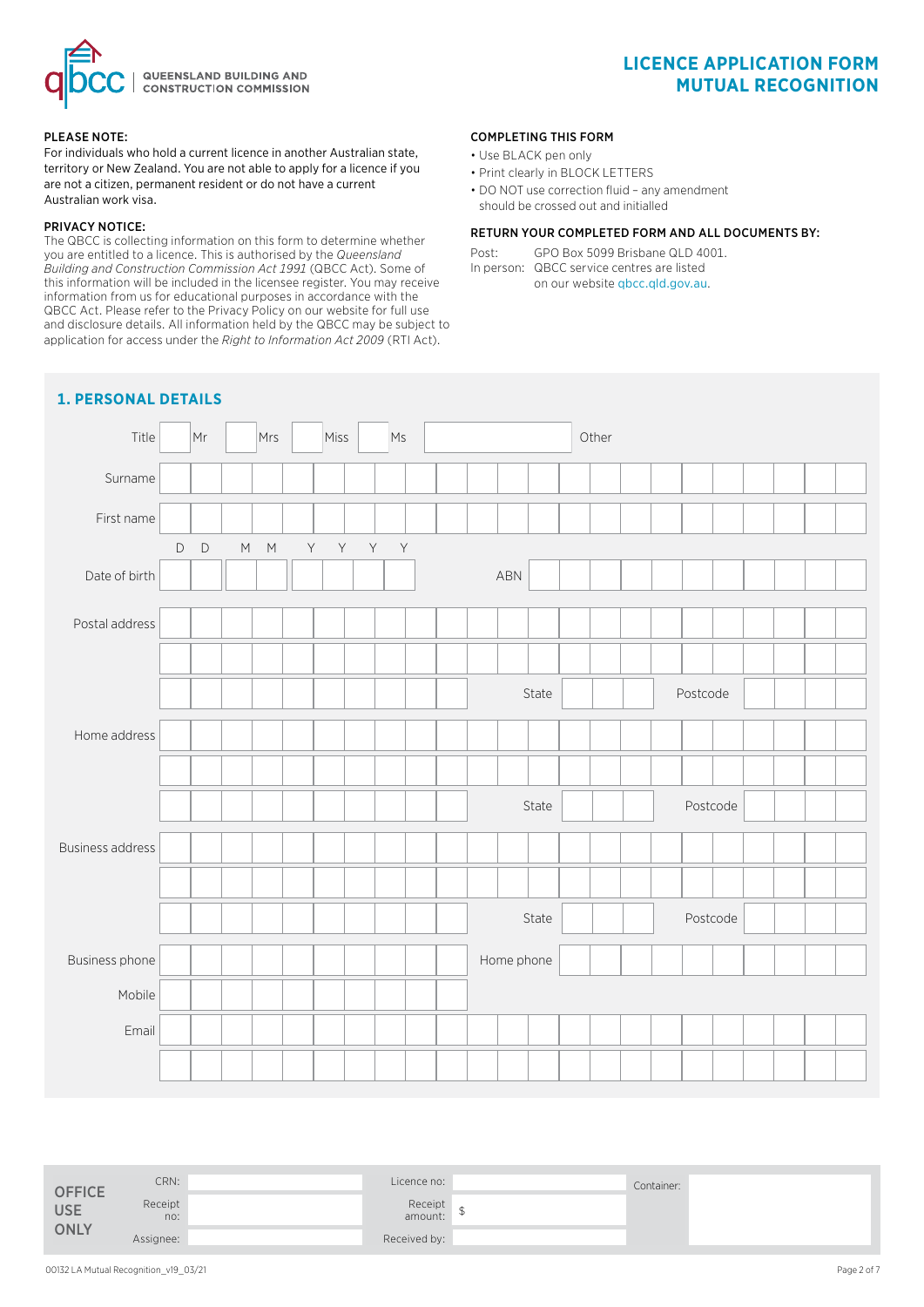

# **LICENCE APPLICATION FORM MUTUAL RECOGNITION**

## **2. APPLICATION DETAILS**

Provide a copy of all interstate licence/s you currently hold. Your interstate licence/s must remain current until your Queensland licence is approved. Interstate licence details of your current interstate business licence.

|                   | STATE OR TERRITORY LICENCE HELD                                                                                                                                                                                                   |  |     |  |  |      |  |            |  |           |             |           |   |           |   |   |               |   |   |           |
|-------------------|-----------------------------------------------------------------------------------------------------------------------------------------------------------------------------------------------------------------------------------|--|-----|--|--|------|--|------------|--|-----------|-------------|-----------|---|-----------|---|---|---------------|---|---|-----------|
|                   | <b>NSW</b>                                                                                                                                                                                                                        |  | ACT |  |  | VIC. |  | <b>TAS</b> |  | <b>SA</b> |             | <b>WA</b> |   | <b>NT</b> |   |   | NZ            |   |   |           |
| Licence<br>number |                                                                                                                                                                                                                                   |  |     |  |  |      |  |            |  |           | Expiry date |           | D | D         | M | M | Y             | Y | Y | Y         |
|                   | Nominee Supervisor<br>Type of licence (e.g. supervisor, contractor)<br>Site Supervisor<br>Contractor                                                                                                                              |  |     |  |  |      |  |            |  |           |             |           |   |           |   |   |               |   |   |           |
|                   | Contractors are able to contract for "building work" and must comply with any imposed conditions.<br>Supervisors are only permitted to supervise "building work" and are not required to meet the Minimum Financial Requirements. |  |     |  |  |      |  |            |  |           |             |           |   |           |   |   |               |   |   |           |
|                   | List the class(es) of licence you are applying for (e.g. bricklaying, carpentry, painting etc.)                                                                                                                                   |  |     |  |  |      |  |            |  |           |             |           |   |           |   |   |               |   |   |           |
|                   |                                                                                                                                                                                                                                   |  |     |  |  |      |  |            |  |           |             |           |   |           |   |   |               |   |   |           |
|                   |                                                                                                                                                                                                                                   |  |     |  |  |      |  |            |  |           |             |           |   |           |   |   |               |   |   |           |
|                   | Specify any special conditions to which the person is subject in carrying on any such occupation in any State.                                                                                                                    |  |     |  |  |      |  |            |  |           |             |           |   |           |   |   |               |   |   |           |
|                   |                                                                                                                                                                                                                                   |  |     |  |  |      |  |            |  |           |             |           |   |           |   |   |               |   |   |           |
|                   | <b>3. PARTNERSHIP</b>                                                                                                                                                                                                             |  |     |  |  |      |  |            |  |           |             |           |   |           |   |   | Tick ONE only |   |   |           |
|                   | Do you intend to carry out business under the licence in partnership with an unlicensed person?                                                                                                                                   |  |     |  |  |      |  |            |  |           |             |           |   |           |   |   | Yes           |   |   | <b>No</b> |
|                   | If you ticked YES you must provide a copy of relevant documentation (refer to Checklist page 5).                                                                                                                                  |  |     |  |  |      |  |            |  |           |             |           |   |           |   |   |               |   |   |           |
|                   |                                                                                                                                                                                                                                   |  |     |  |  |      |  |            |  |           |             |           |   |           |   |   |               |   |   |           |
|                   | <b>4. ADDITIONAL REQUIREMENTS</b>                                                                                                                                                                                                 |  |     |  |  |      |  |            |  |           |             |           |   |           |   |   |               |   |   |           |
|                   | You must answer ALL questions in this section.                                                                                                                                                                                    |  |     |  |  |      |  |            |  |           |             |           |   |           |   |   |               |   |   |           |
|                   | Are you an Australian citizen, permanent resident, or do you have a current visa or ImmiCard<br>issued under the Migration Act 1958, entitling you to work in Australia?                                                          |  |     |  |  |      |  |            |  |           |             |           |   |           |   |   | Tick ONE only |   |   |           |
| <b>OR</b>         | I am a Citizen or Permanent Resident                                                                                                                                                                                              |  |     |  |  |      |  |            |  |           |             |           |   |           |   |   | Yes           |   |   |           |
|                   | I have a current visa or ImmiCard (If you answer YES to this question, you MUST supply a copy<br>of the visa or ImmiCard and any relevant conditions that apply)                                                                  |  |     |  |  |      |  |            |  |           |             |           |   |           |   |   | Yes           |   |   |           |
|                   | NOTE: If you are not a Citizen, Permanent Resident or have a current work visa or ImmiCard<br>allowing you to work in Australia, you are not entitled to apply for a licence.                                                     |  |     |  |  |      |  |            |  |           |             |           |   |           |   |   |               |   |   |           |
|                   | Do you have a registered business or trading name? (e.g. John Smith trading as Smith Builders)                                                                                                                                    |  |     |  |  |      |  |            |  |           |             |           |   |           |   |   |               |   |   |           |
|                   | if you answer yes, you must provide a copy of your Record of Registration from the Australian<br>Securities and Investment Commission (ASIC).                                                                                     |  |     |  |  |      |  |            |  |           |             |           |   |           |   |   | Yes           |   |   | <b>No</b> |
|                   | Choose your estimated maximum revenue from the options below.                                                                                                                                                                     |  |     |  |  |      |  |            |  |           |             |           |   |           |   |   |               |   |   |           |
|                   | My Estimated Maximum Revenue WILL NOT exceed \$200,000 for the reporting year.                                                                                                                                                    |  |     |  |  |      |  |            |  |           |             |           |   |           |   |   | Yes           |   |   |           |
|                   | My Estimated Maximum Revenue WILL NOT exceed \$800,000 for the reporting year.                                                                                                                                                    |  |     |  |  |      |  |            |  |           |             |           |   |           |   |   | Yes           |   |   |           |
|                   | My Estimated Maximum Revenue WILL NOT exceed \$12,000,000 for the reporting year.                                                                                                                                                 |  |     |  |  |      |  |            |  |           |             |           |   |           |   |   | Yes           |   |   |           |
|                   | My Estimated Maximum Revenue WILL exceed \$12,000,000 for the reporting year.                                                                                                                                                     |  |     |  |  |      |  |            |  |           |             |           |   |           |   |   | Yes           |   |   |           |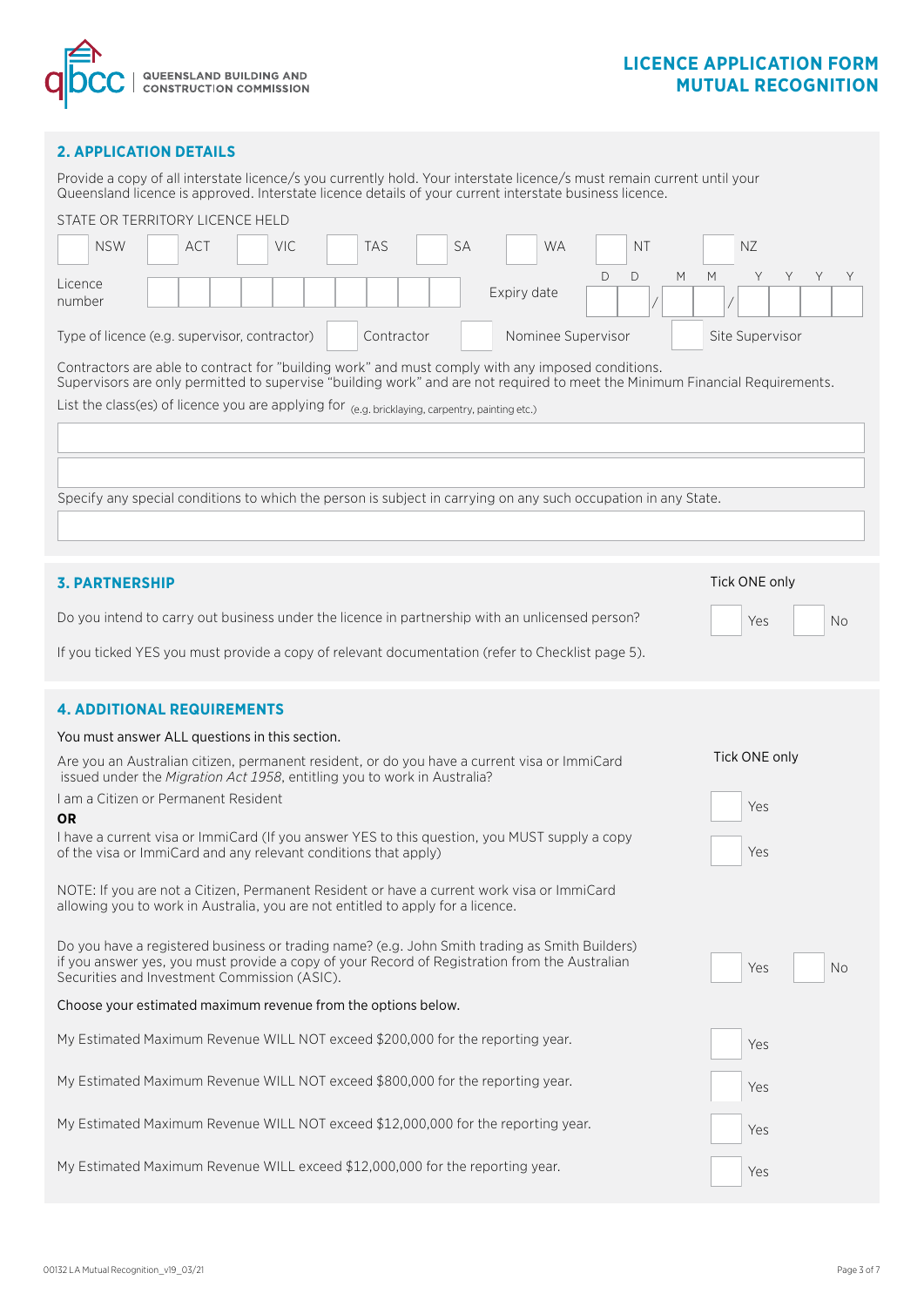# **LICENCE APPLICATION FORM MUTUAL RECOGNITION**



# **5. ENTITLEMENT TO REGISTRATION**

- i. I am registered for the occupation in the State I have provided my licence details above.
- ii. I am the subject of disciplinary proceedings in any State (including any preliminary investigations or action that might lead to disciplinary proceedings) in relation to the occupations I am applying for.
- iii. My registration in any State is cancelled or currently suspended as a result of disciplinary action;
- iv. I am personally prohibited from carrying on any such occupation in any State and I am subject to special conditions in carrying on that occupation, as a result of criminal, civil or disciplinary proceedings in any State.

| Yes | No        |
|-----|-----------|
| Yes | <b>No</b> |
| Yes | No        |
| Yes | No        |

Yes

We accept -

No

#### Safety Management

Note: You must create a safe workplace. The construction industry involves a range of high risk work activities that must be appropriately managed to ensure they are carried out safely. Important information to assist employers and business owners to understand their safety obligations and implement an appropriate safety management system can be found at worksafe.qld.gov.au.

# **6. PROOF OF IDENTITY**

| Answer all questions in this section.                                                               |     |  |  |  |  |  |  |  |
|-----------------------------------------------------------------------------------------------------|-----|--|--|--|--|--|--|--|
| i. I hold/held a QBCC licence and my licence number is/was:                                         | Yes |  |  |  |  |  |  |  |
| <b>OR</b>                                                                                           |     |  |  |  |  |  |  |  |
| Yes<br>I have provided a certified copy of photo identification (e.g. driver's licence or passport) |     |  |  |  |  |  |  |  |
| ii. Place of birth (Town/City e.g. Brisbane, London)                                                |     |  |  |  |  |  |  |  |
| iii. Country of birth (e.g Australia, England)                                                      |     |  |  |  |  |  |  |  |

## **7. FEES**

| Please ensure the correct fee accompanies this application form - refer to attached fee schedule. |
|---------------------------------------------------------------------------------------------------|
|---------------------------------------------------------------------------------------------------|

Do you require a licence certificate?

If a certificate is required, you will be required to pay the additional fee - refer to attached fee schedule.

## **PAYMENT OPTIONS**

| I will pay at a QBCC office when returning this form in person | <b>VISA</b><br>mastercard.                |  |
|----------------------------------------------------------------|-------------------------------------------|--|
| Name of card holder                                            |                                           |  |
|                                                                |                                           |  |
| Credit card number                                             |                                           |  |
| <b>Expiry date</b>                                             | Y Y<br>M<br>M<br>S<br><b>Total amount</b> |  |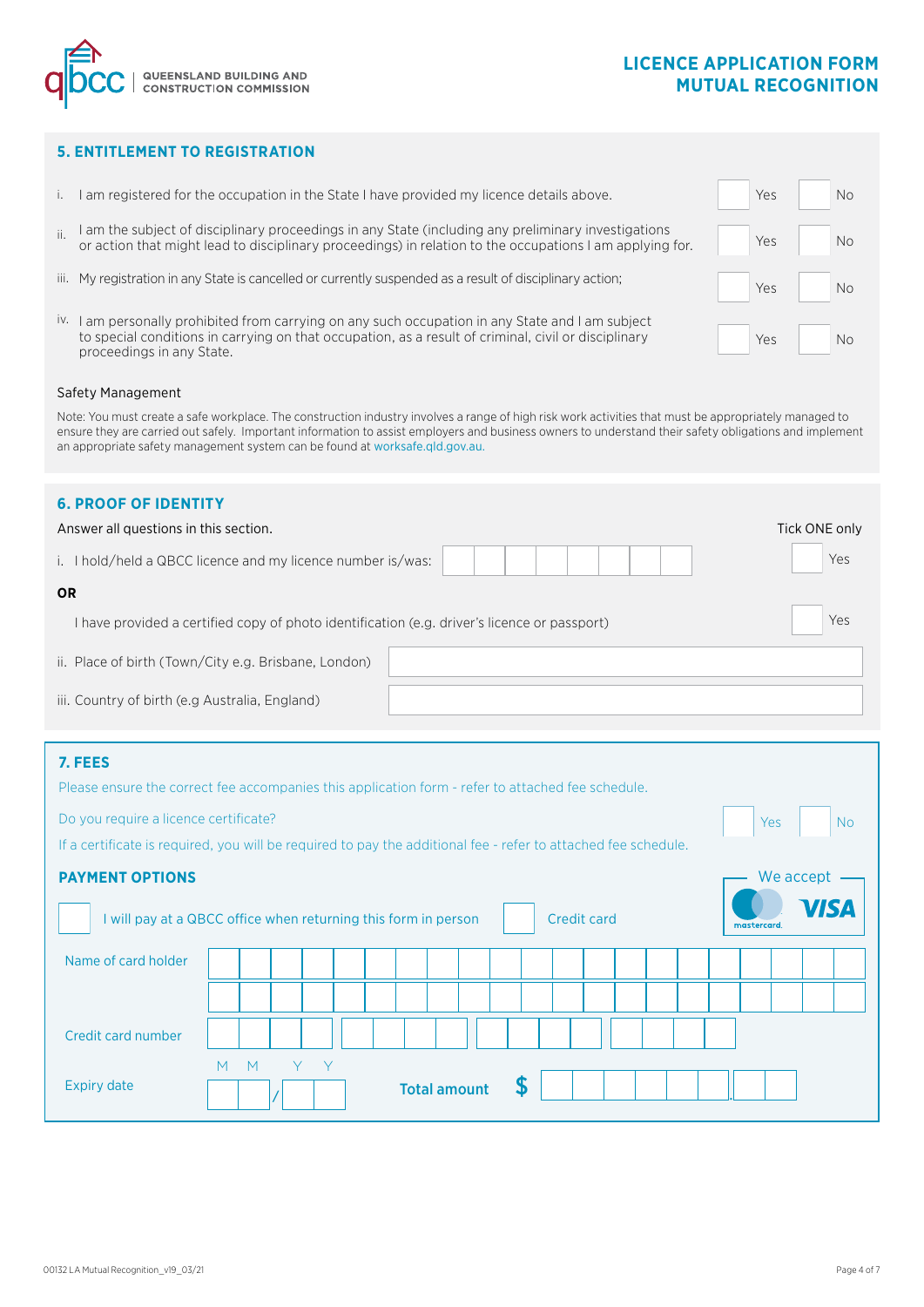

# **LICENCE APPLICATION FORM MUTUAL RECOGNITION**

WARNING: INCORRECT OR MISLEADING INFORMATION MAY LEAD TO PROSECUTION FOR AN OFFENCE AND/OR REVIEW AND POSSIBLE CANCELLATION OF YOUR LICENCE

## **8. STATUTORY DECLARATION**

#### I declare:

- that the statements contained in this application are true and correct and I make this statement conscientiously by virtue of the provision of the *Oaths Act 1867*;
- I give consent for the making of enquiries and the exchange of information about my interstate licence/s with other State authorities;
- I have read the Privacy Notice (page 2).

| Name of the<br>applicant                                                                                                                                             |  |  |  |  |  |  |       |        |        |         |   |   |   |   |   |
|----------------------------------------------------------------------------------------------------------------------------------------------------------------------|--|--|--|--|--|--|-------|--------|--------|---------|---|---|---|---|---|
|                                                                                                                                                                      |  |  |  |  |  |  |       |        |        |         |   |   |   |   |   |
| Applicant's<br>signature                                                                                                                                             |  |  |  |  |  |  | Date* | $\Box$ | $\Box$ | $M$ $M$ |   | Y | Y | Y | Y |
| Name of town,<br>city or suburb<br>where declaration<br>signed                                                                                                       |  |  |  |  |  |  |       |        |        |         |   |   |   |   |   |
| Name of<br>authorised witness<br>and qualifications<br>(Justice of the Peace/<br>Commissioner of<br>Declarations)                                                    |  |  |  |  |  |  |       |        |        |         |   |   |   |   |   |
| Authorised<br>witness's<br>signature<br>* Please ensure the Declaration is not dated more than one (1) month prior to the date the application is submitted to QBCC. |  |  |  |  |  |  | Date* | D      | $\Box$ | M       | M | Y | Υ | Y | Y |
|                                                                                                                                                                      |  |  |  |  |  |  |       |        |        |         |   |   |   |   |   |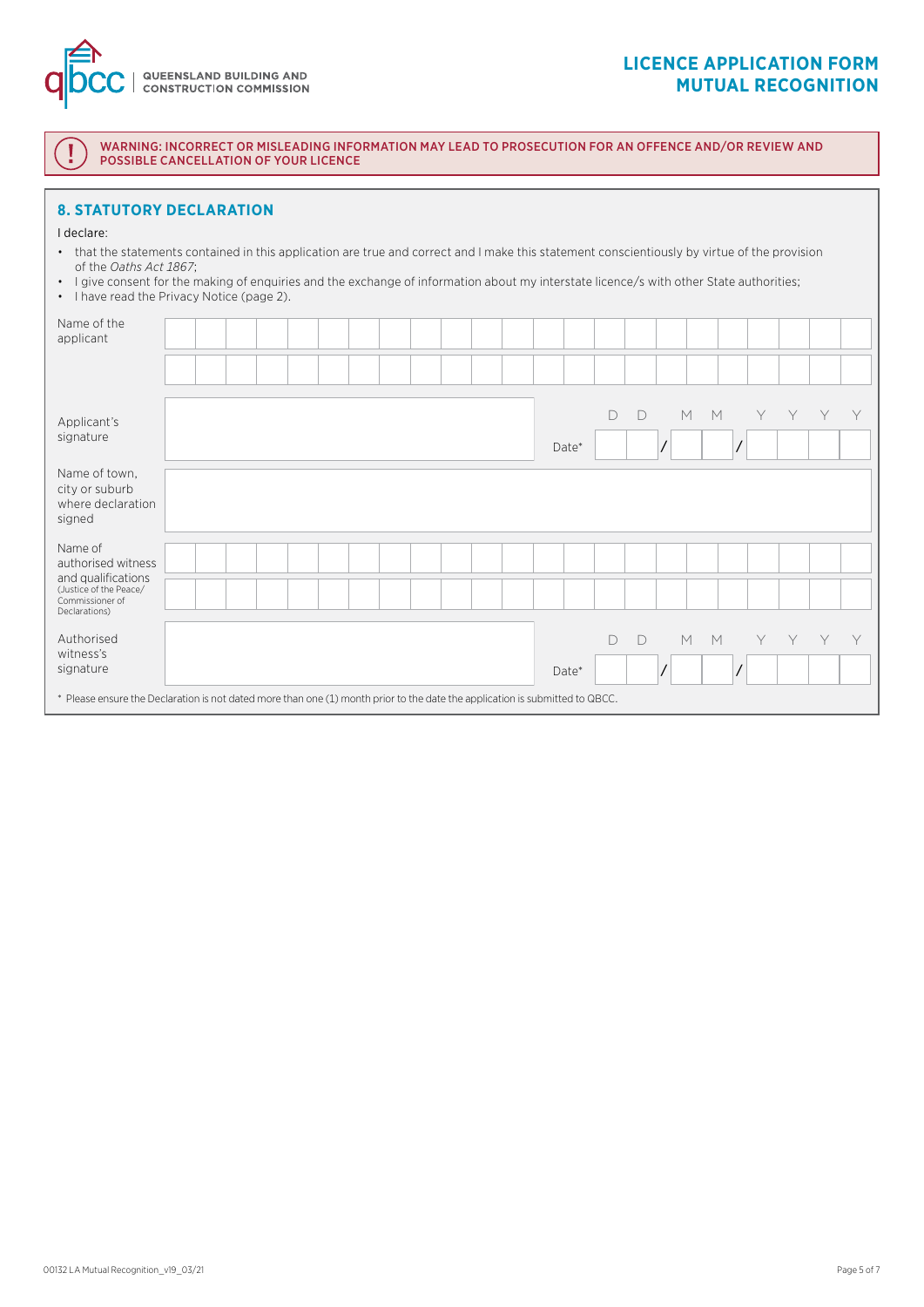

# **CHECKLIST**

Before you sign the declaration, ensure you have provided all required information. The QBCC will ask for any missing or incomplete information and your application will take longer to process.

| Please note: Original documents will not be returned.                                                                                                                                                                                 |     |
|---------------------------------------------------------------------------------------------------------------------------------------------------------------------------------------------------------------------------------------|-----|
| I have completed all the questions on the application form.                                                                                                                                                                           | Yes |
| I have provided a copy of my interstate licence/s (refer to section 2)<br>(Your interstate licence/s MUST remain current.)                                                                                                            | Yes |
| If you are applying for a licence in:<br>• gas fitting or                                                                                                                                                                             | Yes |
| • termite management - chemical.<br>I have provided a copy of my other relevant licences held in Queensland e.g. occupational licence.<br>(An occupational or accreditation licence is required before your licence can be approved.) |     |
| I have provided copies of all relevant documents. (refer to section 3)                                                                                                                                                                | Yes |
| If I am a person working in Australia under a Visa or ImmiCard, I have provided a copy of my current Visa<br>or ImmiCard and any relevant conditions that apply (refer to section 4).                                                 | Yes |
| If you answered YES to questions ii, iii or iv in section 5, I have enclosed information as to the reasons why I have<br>action against any other relevant state licence I hold                                                       | Yes |
| If I have a registered business name (e.g. Smith Builders) I have provided a current business name<br>extract from the Australian Securities and Investments Commission. (refer to section 4).                                        | Yes |
| If I am an individual carrying out business under the licence in partnership with an unlicensed person<br>(refer to section 3).                                                                                                       | Yes |
| I have provided a copy of the partnership agreement which states the names of all parties involved<br>and conditions of the business partnership                                                                                      |     |
| If required: I have provided details regarding the unlicensed partner.                                                                                                                                                                |     |